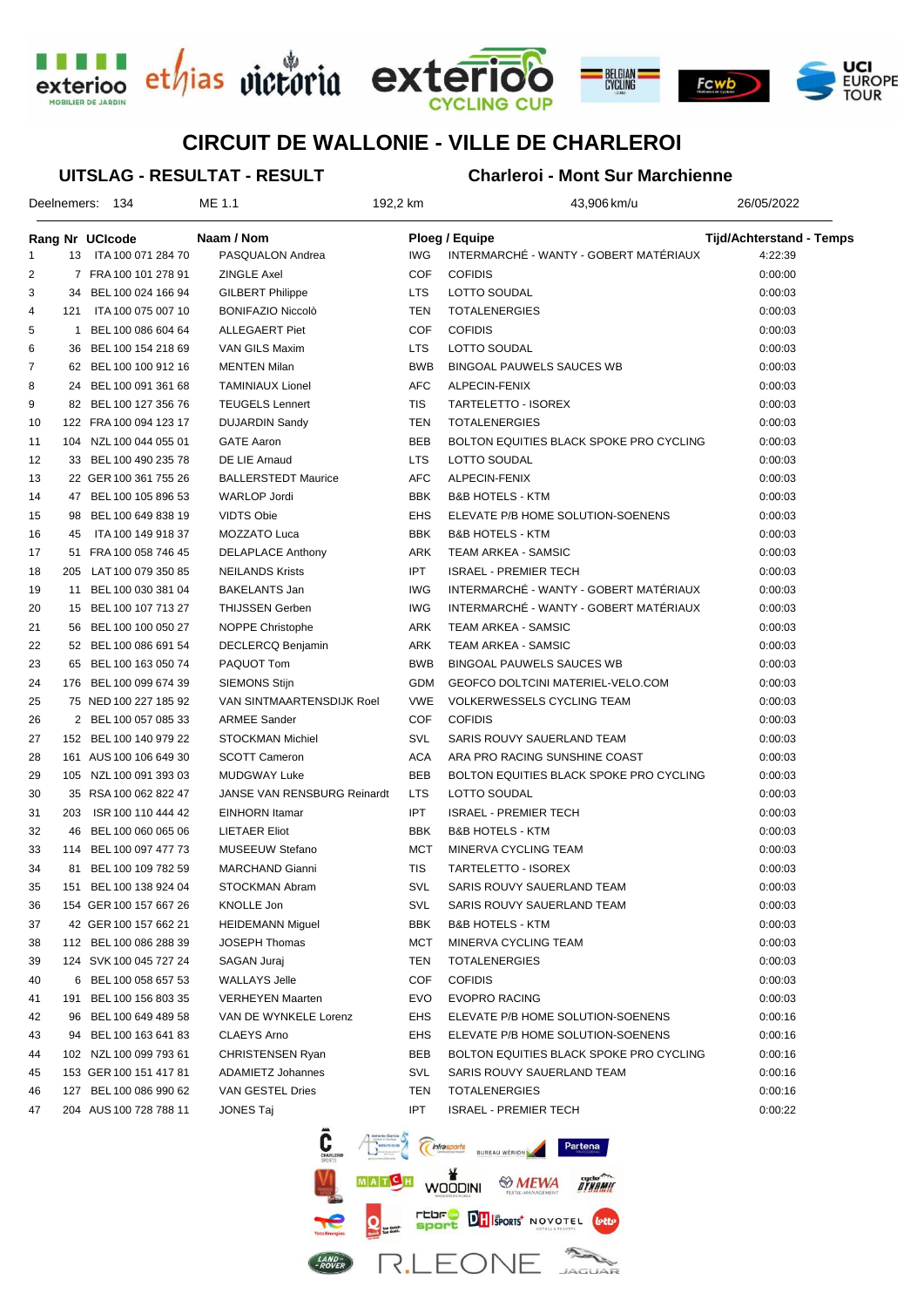





# **CIRCUIT DE WALLONIE - VILLE DE CHARLEROI**

#### **UITSLAG - RESULTAT - RESULT**

## **Charleroi - Mont Sur Marchienne**

|    |    | Deelnemers: 134                        | ME 1.1                     | 192,2 km   | 43,906 km/u                             | 26/05/2022                      |  |
|----|----|----------------------------------------|----------------------------|------------|-----------------------------------------|---------------------------------|--|
|    |    | Rang Nr UCIcode                        | Naam / Nom                 |            | Ploeg / Equipe                          | <b>Tijd/Achterstand - Temps</b> |  |
| 48 |    | 26 BEL 100 053 516 53                  | <b>VERMOTE Julien</b>      | <b>AFC</b> | ALPECIN-FENIX                           | 0:00:28                         |  |
| 49 |    | 181 GBR 100 139 313 05                 | <b>TEASDALE Joshua</b>     | XSU        | <b>XSPEED UNITED CONTINENTAL</b>        | 0:00:29                         |  |
| 50 |    | 72 NED 100 156 770 02                  | HAEST Jasper               | <b>VWE</b> | <b>VOLKERWESSELS CYCLING TEAM</b>       | 0:00:34                         |  |
| 51 |    | 12 NED 100 033 229 39                  | VAN POPPEL Boy             | <b>IWG</b> | INTERMARCHÉ - WANTY - GOBERT MATÉRIAUX  | 0:00:34                         |  |
| 52 |    | 53 FRA 100 102 022 59                  | <b>GUERNALEC Thibault</b>  | ARK        | TEAM ARKEA - SAMSIC                     | 0:00:37                         |  |
| 53 |    | 202 CAN 100 054 757 33                 | <b>BOIVIN Guillaume</b>    | <b>IPT</b> | <b>ISRAEL - PREMIER TECH</b>            | 0:00:39                         |  |
| 54 |    | 32 BEL 100 100 903 07                  | <b>CRAS Steff</b>          | <b>LTS</b> | LOTTO SOUDAL                            | 0:00:46                         |  |
| 55 |    | 21 BEL 100 111 275 00                  | PLANCKAERT Edward          | <b>AFC</b> | ALPECIN-FENIX                           | 0:00:46                         |  |
| 56 |    | 57 EST 100 165 205 95                  | <b>PAJUR Markus</b>        | <b>ARK</b> | TEAM ARKEA - SAMSIC                     | 0:00:54                         |  |
| 57 | 41 | BEL 100 048 194 66                     | DEBUSSCHERE Jens           | <b>BBK</b> | <b>B&amp;B HOTELS - KTM</b>             | 0:00:54                         |  |
| 58 |    | 106 NZL 100 107 507 15                 | <b>SEXTON Thomas</b>       | <b>BEB</b> | BOLTON EQUITIES BLACK SPOKE PRO CYCLING | 0:00:54                         |  |
| 59 |    | 14 BEL 100 044 437 92                  | <b>PLANCKAERT Baptiste</b> | <b>IWG</b> | INTERMARCHÉ - WANTY - GOBERT MATÉRIAUX  | 0:00:54                         |  |
| 60 |    | 16 NED 100 061 187 61                  | VAN KESSEL Corne           | <b>IWG</b> | INTERMARCHÉ - WANTY - GOBERT MATÉRIAUX  | 0:00:54                         |  |
| 61 |    | 23 BEL 100 137 984 34                  | <b>BASTIAENS Ayco</b>      | AFC        | ALPECIN-FENIX                           | 0:00:54                         |  |
| 62 |    | 64 NED 100 140 657 88                  | PAASSCHENS Mathijs         | <b>BWB</b> | <b>BINGOAL PAUWELS SAUCES WB</b>        | 0:00:54                         |  |
| 63 |    | 101 NZL 100 150 117 42                 | <b>FOUCHE James</b>        | <b>BEB</b> | BOLTON EQUITIES BLACK SPOKE PRO CYCLING | 0:00:56                         |  |
| 64 |    | 25 BEL 100 164 858 39                  | VAN DEN BOSSCHE Fabio      | <b>AFC</b> | ALPECIN-FENIX                           | 0:00:58                         |  |
| 65 |    | 156 GER 100 540 698 04                 | <b>BORRESCH Julian</b>     | SVL        | SARIS ROUVY SAUERLAND TEAM              | 0:01:02                         |  |
| 66 |    | 5 BEL 100 064 272 42                   | <b>VANBILSEN Kenneth</b>   | <b>COF</b> | <b>COFIDIS</b>                          | 0:01:08                         |  |
| 67 |    | 66 BEL 100 110 158 47                  | <b>REX Laurenz</b>         | <b>BWB</b> | <b>BINGOAL PAUWELS SAUCES WB</b>        | 0:01:30                         |  |
| 68 |    | 117 BEL 100 161 395 68                 | <b>CAETHOVEN Kenneth</b>   | <b>MCT</b> | MINERVA CYCLING TEAM                    | 0:01:34                         |  |
| 69 | 84 | BEL 100 086 387 41                     | VAN BREUSSEGEM Elias       | TIS        | TARTELETTO - ISOREX                     | 0:01:34                         |  |
| 70 |    | 171 BEL 100 462 374 56                 | <b>BONNET Théo</b>         | <b>GDM</b> | GEOFCO DOLTCINI MATERIEL-VELO.COM       | 0:01:34                         |  |
| 71 |    | 177 BEL 100 098 067 81                 | VAN DEN BOSSCHE Angelo     | GDM        | GEOFCO DOLTCINI MATERIEL-VELO.COM       | 0:01:34                         |  |
| 72 |    | 31 AUS 100 111 686 23                  | <b>SWEENY Harrison</b>     | <b>LTS</b> | LOTTO SOUDAL                            | 0:01:34                         |  |
| 73 |    | 167 AUS 100 878 353 02                 | <b>BETTLES Carter</b>      | <b>ACA</b> | ARA PRO RACING SUNSHINE COAST           | 0:01:34                         |  |
| 74 |    | 67 LUX 100 091 276 80                  | <b>WIRTGEN Tom</b>         | <b>BWB</b> | BINGOAL PAUWELS SAUCES WB               | 0:03:34                         |  |
| 75 |    | 61 EST 100 140 159 75                  | <b>LAUK Karl Patrick</b>   | <b>BWB</b> | BINGOAL PAUWELS SAUCES WB               | 0:03:34                         |  |
|    |    | Non partants / Niet vertrokken / DNS : |                            |            |                                         |                                 |  |
|    |    | 115 BEL 100 138 703 74                 | <b>WILLEMS Thimo</b>       | <b>MCT</b> | MINERVA CYCLING TEAM                    |                                 |  |
|    |    | Abbandons / Opgaves / DNF:             |                            |            |                                         |                                 |  |
|    |    | 3 FRA 100 162 411 17                   | <b>RENARD Alexis</b>       | COF        | <b>COFIDIS</b>                          |                                 |  |
|    |    | 4 POL 100 096 400 63                   | SAJNOK Szymon              | COF        | <b>COFIDIS</b>                          |                                 |  |
|    |    | 17 BEL 100 045 720 17                  | VAN MELSEN Kevin           | <b>IWG</b> | INTERMARCHÉ - WANTY - GOBERT MATÉRIAUX  |                                 |  |
|    |    | 27 ITA 100 089 728 84                  | MARECZKO Jakub             | <b>AFC</b> | ALPECIN-FENIX                           |                                 |  |
|    |    | 37 BEL 100 165 106 93                  | <b>VERVLOESEM Xandres</b>  | LTS        | LOTTO SOUDAL                            |                                 |  |
|    |    | 43 CAN 100 517 303 83                  | PARISELLA Raphael          | BBK        | <b>B&amp;B HOTELS - KTM</b>             |                                 |  |
|    |    | 44 FRA 100 146 825 48                  | <b>LAGREE Adrien</b>       | BBK        | <b>B&amp;B HOTELS - KTM</b>             |                                 |  |
|    | 63 | BEL 100 059 022 30                     | <b>DUPONT Timothy</b>      | BWB        | BINGOAL PAUWELS SAUCES WB               |                                 |  |
|    |    | 71 NED 100 228 525 74                  | <b>KROONEN Max</b>         | <b>VWE</b> | <b>VOLKERWESSELS CYCLING TEAM</b>       |                                 |  |
|    |    | 73 NED 100 059 618 44                  | LINDEMAN Bertjan           | <b>VWE</b> | <b>VOLKERWESSELS CYCLING TEAM</b>       |                                 |  |
|    |    | 74 NED 100 098 035 49                  | VAN DER MEER Nick          | <b>VWE</b> | <b>VOLKERWESSELS CYCLING TEAM</b>       |                                 |  |
|    |    | 76 NED 100 045 930 33                  | <b>VERMELTFOORT Coen</b>   | <b>VWE</b> | VOLKERWESSELS CYCLING TEAM              |                                 |  |
|    |    | 77 NED 100 094 956 74                  | WOLFFENBUTTEL Nils         | <b>VWE</b> | VOLKERWESSELS CYCLING TEAM              |                                 |  |
|    | 83 | BEL 100 136 490 92                     | RELAES Jacob               | TIS        | TARTELETTO - ISOREX                     |                                 |  |
|    | 85 | BEL 100 075 925 55                     | <b>EYSKENS Jeroen</b>      | TIS        | TARTELETTO - ISOREX                     |                                 |  |
|    |    |                                        |                            |            |                                         |                                 |  |

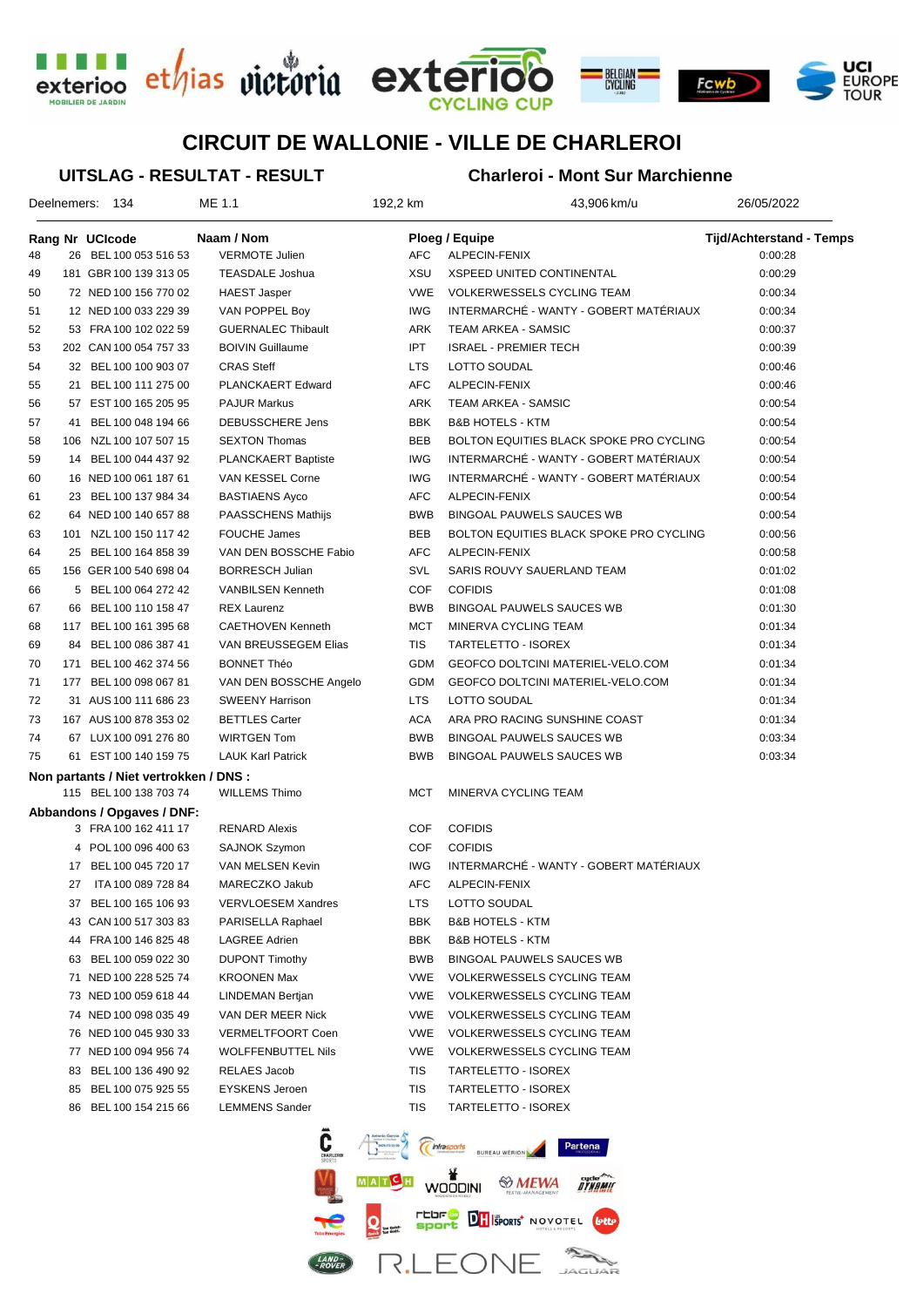





# **CIRCUIT DE WALLONIE - VILLE DE CHARLEROI**

**UITSLAG - RESULTAT - RESULT**

### **Charleroi - Mont Sur Marchienne**

|                 | Deelnemers: 134                   | ME 1.1                     | 192,2 km                   | 43,906 km/u                             | 26/05/2022                      |
|-----------------|-----------------------------------|----------------------------|----------------------------|-----------------------------------------|---------------------------------|
| Rang Nr UCIcode |                                   | Naam / Nom                 |                            | Ploeg / Equipe                          | <b>Tijd/Achterstand - Temps</b> |
|                 | 87 BEL 100 086 379 33             | VAN DE KERKHOVE Brent      | TIS                        | TARTELETTO - ISOREX                     |                                 |
| 91              | BEL 100 163 552 91                | <b>BOMBOI Davide</b>       | EHS                        | ELEVATE P/B HOME SOLUTION-SOENENS       |                                 |
|                 | 92 BEL 100 649 872 53             | DE JAEGER Arthur           | EHS                        | ELEVATE P/B HOME SOLUTION-SOENENS       |                                 |
| 93              | BEL 100 649 842 23                | <b>DEWEIRDT Siebe</b>      | EHS                        | ELEVATE P/B HOME SOLUTION-SOENENS       |                                 |
| 103             | NZL 100 217 082 77                | <b>FITZSIMONS Mitchel</b>  | BEB                        | BOLTON EQUITIES BLACK SPOKE PRO CYCLING |                                 |
| 111             | BEL 100 649 510 79                | DEBAELE Jorre              | MCT                        | MINERVA CYCLING TEAM                    |                                 |
| 113             | BEL 100 649 622 94                | VAN DYCK Jarne             | MCT                        | MINERVA CYCLING TEAM                    |                                 |
| 116             | BEL 100 107 798 15                | D'HEYGERE Gil              | MCT                        | MINERVA CYCLING TEAM                    |                                 |
|                 | 123 GBR 100 086 813 79            | <b>LAWLESS Christopher</b> | TEN                        | <b>TOTALENERGIES</b>                    |                                 |
|                 | 126 NED 100 028 366 26            | <b>TERPSTRA Niki</b>       | TEN                        | <b>TOTALENERGIES</b>                    |                                 |
|                 | 131 CZE 100 596 485 16            | <b>HABERMANN Richard</b>   | ACS                        | AC SPARTA PRAHA                         |                                 |
|                 | 132 CZE 100 093 864 49            | RYBA Jan                   | ACS                        | AC SPARTA PRAHA                         |                                 |
|                 | 133 CZE 100 474 031 73            | <b>HORAK Dominik</b>       | ACS                        | AC SPARTA PRAHA                         |                                 |
|                 | 134 CZE 100 235 040 90            | <b>ANDRLE David</b>        | ACS                        | AC SPARTA PRAHA                         |                                 |
|                 | 135 CZE 100 158 362 42            | BRŇÁK Jan                  | ACS                        | AC SPARTA PRAHA                         |                                 |
|                 | 136 NED 100 227 703 28            | <b>LIGTENBERG Ronald</b>   | ACS                        | AC SPARTA PRAHA                         |                                 |
|                 | 137 CZE 100 473 943 82            | OTTA Josef                 | ACS                        | AC SPARTA PRAHA                         |                                 |
| 155             | SUI 100 347 789 28                | <b>WEISS Dominik</b>       | SVL                        | SARIS ROUVY SAUERLAND TEAM              |                                 |
|                 | 157 GBR 100 867 233 37            | <b>MACKIE Ewan</b>         | SVL                        | SARIS ROUVY SAUERLAND TEAM              |                                 |
|                 | 162 AUS 100 553 428 27            | GILMORE Zack               | ACA                        | ARA PRO RACING SUNSHINE COAST           |                                 |
|                 | 163 AUS 100 664 726 66            | RICHARDS Kane              | ACA                        | ARA PRO RACING SUNSHINE COAST           |                                 |
|                 | 164 AUS 10 112 349 72             | <b>GILMORE Brady</b>       | ACA                        | ARA PRO RACING SUNSHINE COAST           |                                 |
|                 | 165 AUS 100 111 286 11            | LYONS Angus                | ACA                        | ARA PRO RACING SUNSHINE COAST           |                                 |
|                 | 166 AUS 100 979 176 42            | <b>STENNING Oliver</b>     | ACA                        | ARA PRO RACING SUNSHINE COAST           |                                 |
|                 | 172 FRA 10 049 906 68             | <b>MASSON Christophe</b>   | GDM                        | GEOFCO DOLTCINI MATERIEL-VELO.COM       |                                 |
|                 | 173 BEL 100 163 929 80            | <b>DETHY Matthis</b>       | GDM                        | GEOFCO DOLTCINI MATERIEL-VELO.COM       |                                 |
|                 | 174 BEL 100 484 798 73            | FIEVEZ Philippe            | GDM                        | GEOFCO DOLTCINI MATERIEL-VELO.COM       |                                 |
|                 | 175 BEL 100 143 672 96            | <b>BIEBUYCK Aurélien</b>   | GDM                        | GEOFCO DOLTCINI MATERIEL-VELO.COM       |                                 |
|                 | 182 NOR 100 110 381 76            | DREYER HELDAHL Sebastian   | XSU                        | XSPEED UNITED CONTINENTAL               |                                 |
|                 | 183 POR 100 161 113 77            | GONÇALVES Bernardo         | XSU                        | <b>XSPEED UNITED CONTINENTAL</b>        |                                 |
|                 | 184 GBR 100 523 389 58            | MEWES Ben                  | XSU                        | <b>XSPEED UNITED CONTINENTAL</b>        |                                 |
| 185             | IRL 100 167 820 91                | <b>LAMBERT Connor</b>      | XSU                        | <b>XSPEED UNITED CONTINENTAL</b>        |                                 |
|                 | 186 RSA 101 170 144 17            | <b>VERMEULEN Hendrik</b>   | XSU                        | <b>XSPEED UNITED CONTINENTAL</b>        |                                 |
|                 | 187 CAN 100 644 003 04            | KOSZELA Daniel             | XSU                        | <b>XSPEED UNITED CONTINENTAL</b>        |                                 |
| 192             | IRL 100 160 271 11                | MC DUNPHY Conn             | <b>EVO</b>                 | <b>EVOPRO RACING</b>                    |                                 |
| 193             | IRL 10 017 533 54                 | <b>MORIARTY Tom</b>        | EVO                        | <b>EVOPRO RACING</b>                    |                                 |
| 194             | IRL 100 110 407 05                | <b>MURPHY Jack Bernard</b> | EVO                        | <b>EVOPRO RACING</b>                    |                                 |
| 195             | IRL 100 167 350 09                | <b>KEOGH Cian</b>          | EVO                        | <b>EVOPRO RACING</b>                    |                                 |
| 196             | IRL 100 174 155 24                | MC LAUGHLIN Mitchell       | EVO                        | <b>EVOPRO RACING</b>                    |                                 |
|                 | 197 USA 100 075 240 49            | <b>FRANCK Eamon</b>        | EVO                        | <b>EVOPRO RACING</b>                    |                                 |
| 206             | ISR 100 086 829 95                | SAGIV Guy                  | <b>IPT</b>                 | <b>ISRAEL - PREMIER TECH</b>            |                                 |
|                 | 207 BEL 100 053 912 61            | <b>VANMARCKE Sep</b>       | IPT                        | <b>ISRAEL - PREMIER TECH</b>            |                                 |
|                 | <b>Gestart / Partants:</b><br>134 |                            | Aangekomen / Arrivés :     | 75                                      | Opgaven / Abandons: 59          |
|                 | Niet gestart / Non partants :     | 1                          | Buiten tijd / Hors delai : | 0                                       |                                 |

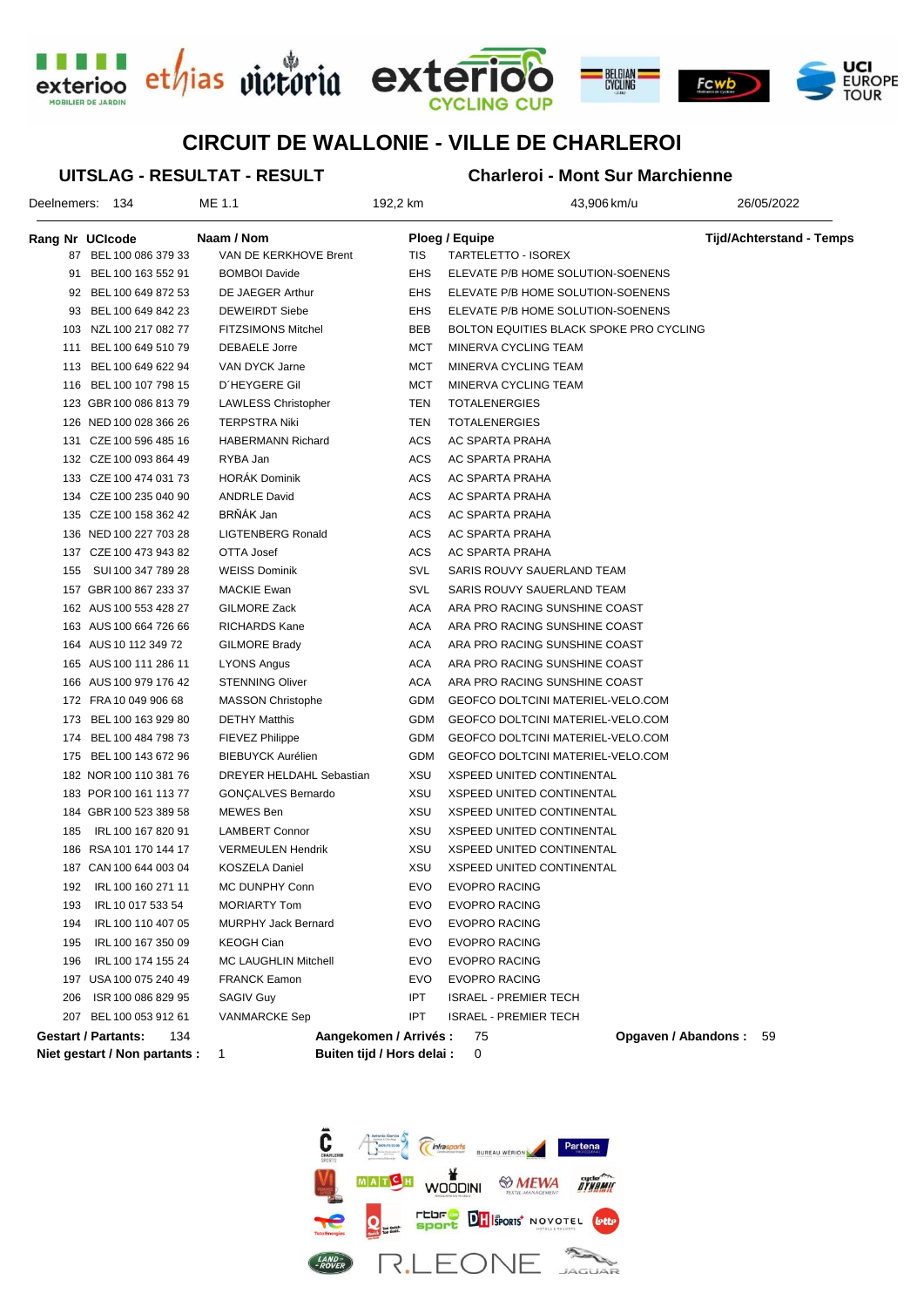





## **Indiv. Punten / Points Indiv.**

26/05/2022 CIRCUIT DE WALLONIE - VILLE DE CHARLEROI

| <b>Plaats</b> | Renner                     | <b>Punten</b>  |
|---------------|----------------------------|----------------|
| 1             | PASQUALON Andrea           | 16             |
| 2             | <b>ZINGLE Axel</b>         | 14             |
| 3             | <b>GILBERT Philippe</b>    | 13             |
| 4             | <b>BONIFAZIO Niccolò</b>   | 12             |
| 5             | <b>ALLEGAERT Piet</b>      | 11             |
| 6             | VAN GILS Maxim             | 10             |
| 7             | <b>MENTEN Milan</b>        | 9              |
| 8             | <b>TAMINIAUX Lionel</b>    | 8              |
| 9             | <b>TEUGELS Lennert</b>     | $\overline{7}$ |
| 10            | <b>DUJARDIN Sandy</b>      | 6              |
| 11            | <b>GATE Aaron</b>          | 5              |
| 12            | DE LIE Arnaud              | 4              |
| 13            | <b>BALLERSTEDT Maurice</b> | 3              |
| 14            | <b>WARLOP Jordi</b>        | 2              |
| 15            | <b>VIDTS Obie</b>          | 1              |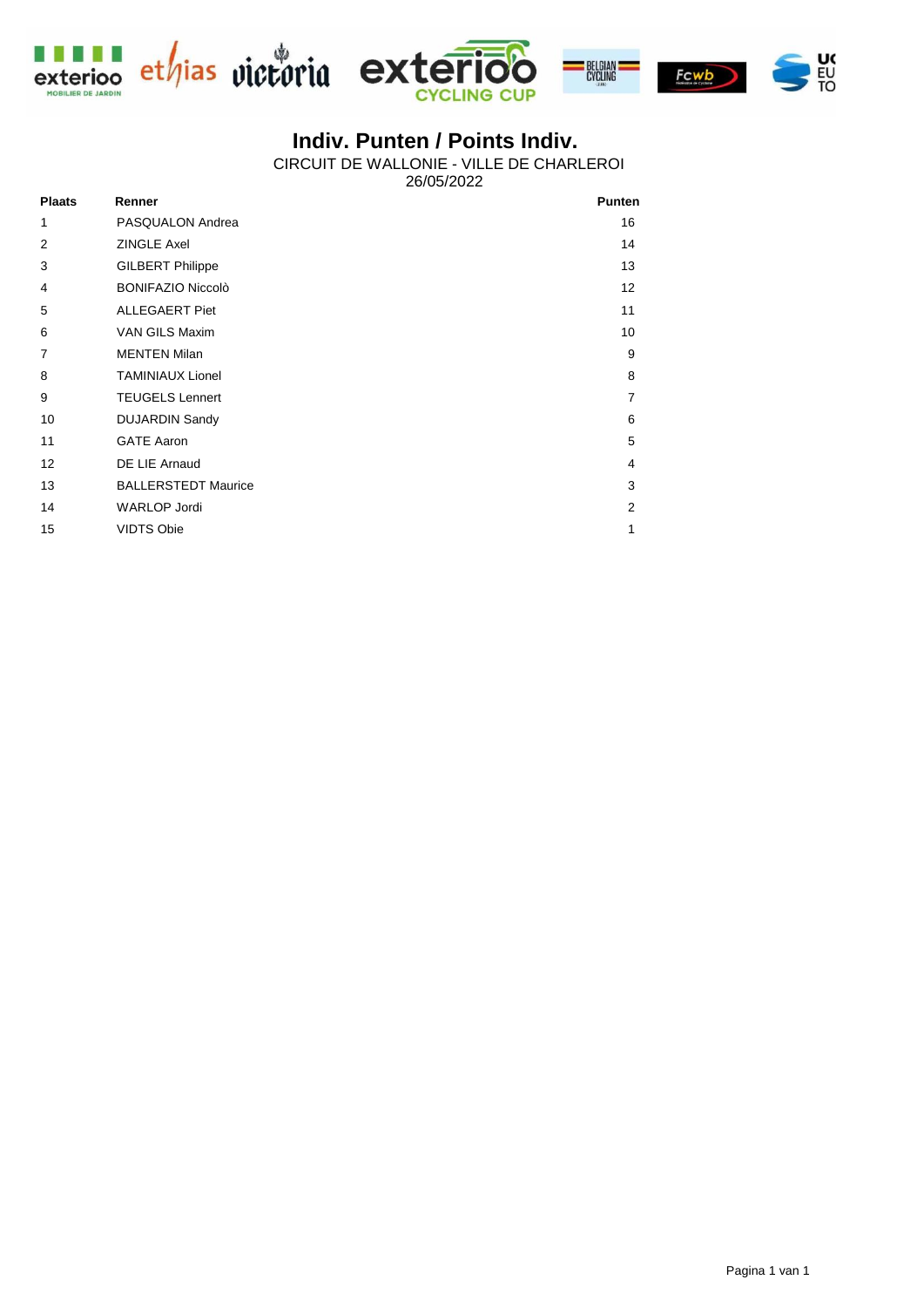

### **Individueel Klassement - Classement Individuel**

### **na wedstrijd van CIRCUIT DE WALLONIE - VILLE DE CHARLEROI - 26/05/2022**

| $\mathbf{1}$   | DE LIE Arnaud                | LOTTO SOUDAL                            | 47             |
|----------------|------------------------------|-----------------------------------------|----------------|
| $\overline{2}$ | HOFSTETTER Hugo              | TEAM ARKEA - SAMSIC                     | 40             |
| 3              | <b>THIJSSEN Gerben</b>       | INTERMARCHÉ - WANTY - GOBERT MATÉRIAUX  | 36             |
| 4              | DE BONDT Dries               | ALPECIN-FENIX                           | 35             |
| 5              | PASQUALON Andrea             | INTERMARCHÉ - WANTY - GOBERT MATÉRIAUX  | 27             |
| 6              | VAN GESTEL Dries             | <b>TOTALENERGIES</b>                    | 25             |
| 7              | <b>BARBIER Pierre</b>        | <b>B&amp;B HOTELS - KTM</b>             | 19             |
| 8              | GROENEWEGEN Dylan            | TEAM BIKEEXCHANGE - JAYCO               | 16             |
| 9              | <b>TRENTIN Matteo</b>        | <b>UAE TEAM EMIRATES</b>                | 16             |
| 10             | <b>VERMEERSCH Florian</b>    | <b>LOTTO SOUDAL</b>                     | 16             |
| 11             | <b>ZINGLE Axel</b>           | <b>COFIDIS</b>                          | 16             |
| 12             | <b>MENTEN Milan</b>          | <b>BINGOAL PAUWELS SAUCES WB</b>        | 16             |
| 13             | <b>TAMINIAUX Lionel</b>      | ALPECIN-FENIX                           | 16             |
| 14             | <b>VERMEERSCH Gianni</b>     | ALPECIN-FENIX                           | 14             |
| 15             | PEÁK Barnabás                | INTERMARCHÉ - WANTY - GOBERT MATÉRIAUX  | 14             |
| 16             | <b>GILBERT Philippe</b>      | <b>LOTTO SOUDAL</b>                     | 13             |
| 17             | NYS Thibau                   | <b>BALOISE TREK LIONS</b>               | 13             |
| 18             | <b>BONIFAZIO Niccolò</b>     | <b>TOTALENERGIES</b>                    | 12             |
| 19             | <b>REYNDERS Jens</b>         | SPORT VLAANDEREN - BALOISE              | 12             |
| 20             | MARECZKO Jakub               | ALPECIN-FENIX                           | 12             |
| 21             | DEWULF Stan                  | <b>AG2R CITROEN TEAM</b>                | 12             |
| 22             | ROOSEN Timo                  | <b>JUMBO-VISMA</b>                      | 12             |
| 23             | <b>DUPONT Timothy</b>        | <b>BINGOAL PAUWELS SAUCES WB</b>        | 12             |
| 24             | <b>ALLEGAERT Piet</b>        | <b>COFIDIS</b>                          | 11             |
| 25             | <b>BLOEM Joren</b>           | ABLOC CT                                | 11             |
| 26             | <b>PETIT Adrien</b>          | INTERMARCHÉ - WANTY - GOBERT MATÉRIAUX  | 11             |
| 27             | <b>VERNON Ethan</b>          | QUICK-STEP ALPHA VINYL TEAM             | 11             |
| 28             | <b>VLIEGEN Loïc</b>          | INTERMARCHÉ - WANTY - GOBERT MATÉRIAUX  | 11             |
| 29             | <b>DUJARDIN Sandy</b>        | <b>TOTALENERGIES</b>                    | 11             |
| 30             | VAN GILS Maxim               | LOTTO SOUDAL                            | 10             |
| 31             | <b>CAMPENAERTS Victor</b>    | LOTTO SOUDAL                            | 10             |
| 32             | <b>WEEMAES Sasha</b>         | SPORT VLAANDEREN - BALOISE              | 10             |
| 33             | <b>VAN DIJKE Mick</b>        | <b>JUMBO-VISMA</b>                      | 10             |
| 34             | KIELICH Timo                 | ALPECIN-FENIX                           | 10             |
| 35             | VAUQUELIN Kévin              | TEAM ARKEA - SAMSIC                     | 9              |
| 36             | <b>GRONDIN Donavan</b>       | <b>TEAM ARKEA - SAMSIC</b>              | 9              |
| 37             | VAN LERBERGHE Bert           | QUICK-STEP ALPHA VINYL TEAM             | 8              |
| 38             | PITHIE Laurence              | GROUPAMA - FDJ                          | 8              |
| 39             | WARLOP Jordi                 | <b>B&amp;B HOTELS - KTM</b>             | 8              |
| 40             | <b>TEUGELS Lennert</b>       | <b>TARTELETTO - ISOREX</b>              | $\overline{7}$ |
| 41             | PLOWRIGHT Jensen             | <b>GROUPAMA - FDJ</b>                   | $\overline{7}$ |
| 42             | DE KLEIJN Arvid              | HUMAN POWERED HEALTH                    | $\overline{7}$ |
| 43             | <b>OTTEMA Rick</b>           | METEC - SOLARWATT P/B MANTEL            | $\overline{7}$ |
| 44             | <b>TILLER Rasmus</b>         | UNO-X PRO CYCLING TEAM                  | $\overline{7}$ |
| 45             | <b>ANIOLKOWSKI Stanislaw</b> | <b>BINGOAL PAUWELS SAUCES WB</b>        | 6              |
| 46             | <b>PLUIMERS Rick</b>         | JUMBO-VISMA DEVELOPMENT TEAM            | 6              |
| 47             | <b>GATE Aaron</b>            | BOLTON EQUITIES BLACK SPOKE PRO CYCLING | 5              |
|                | VANHOOF Ward                 | SPORT VLAANDEREN - BALOISE              | 5              |
| 48             |                              |                                         |                |
| 49             | VAN UDEN Casper              | TEAM DSM                                | 5              |
| 50             | VAN UDEN Casper              | DEVELOPMENT TEAM DSM                    | 5              |